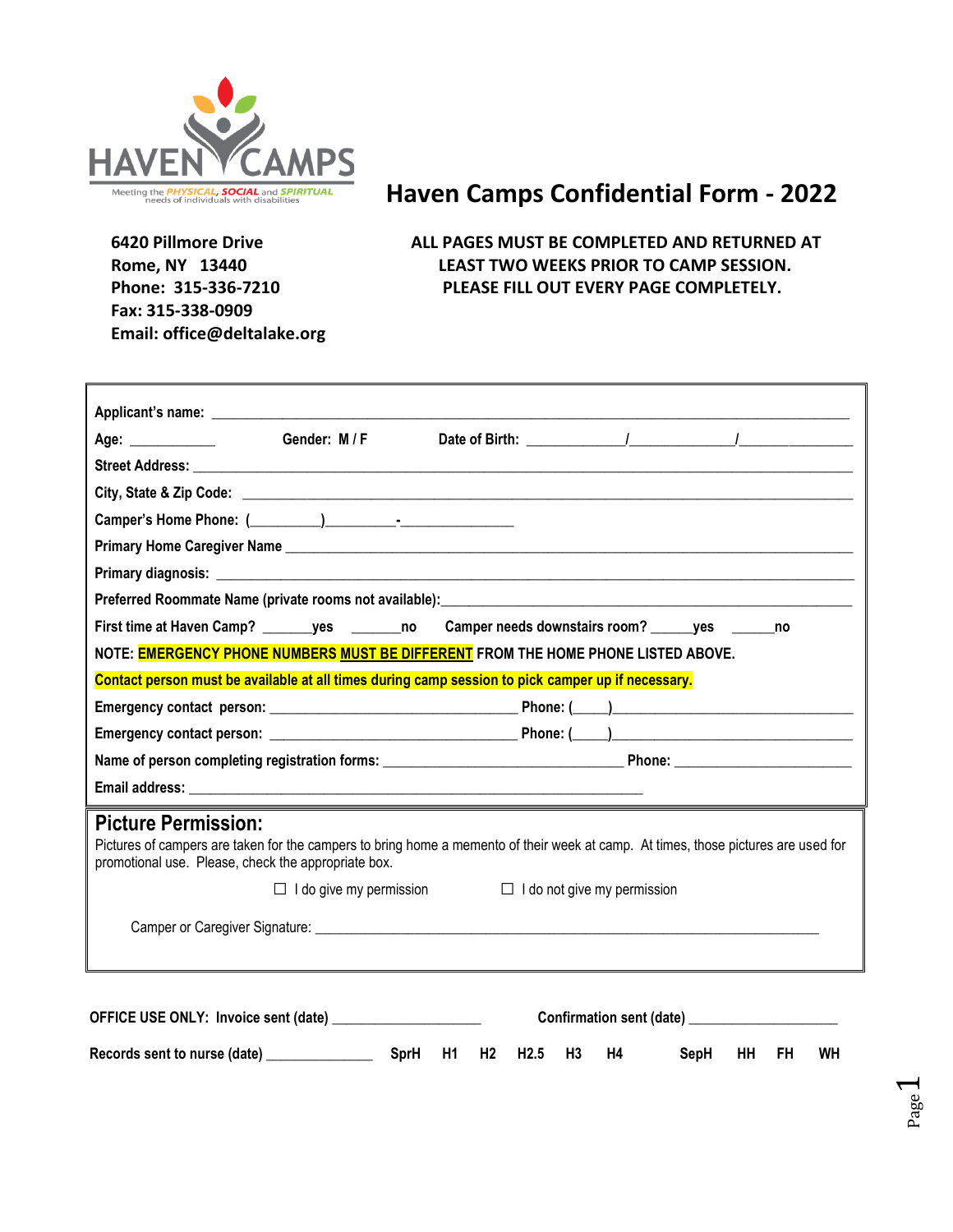

**Camper's Name:\_\_\_\_\_\_\_\_\_\_\_\_\_\_\_\_\_\_\_\_\_\_\_\_\_\_\_\_\_\_\_\_\_\_\_\_\_\_\_\_\_\_\_**

# **HAVEN CAMPS SCHEDULE - 2022**

### **Which weeks/weekends will you be attending? Please check all the boxes that apply.**

- 
- 
- 
- 
- 

Haven 1 June 6-10 **Example 20 Spring Haven April 1-3** 

- Haven 2 June 13-17 **Example 2 September Haven Sept. 16-18**
- \*\*\*Haven 2.5 June 20-24 **Example 20-24** Harvest Haven October 14-16
- \*\*\*Haven 3 July 25-29 **Example 20** Fall Haven November 4-6
- Haven 4 August 1-5 **Markor 19 August 1-5** and Winter Haven December 2-4

(\*\*\*special requirements for these camps - call office for details)

## **HAVEN CAMPS PRICE LIST - 2022**

## **Please make checks payable to : Haven Camps, Inc. Thank you!**

**Haven Weeks - \$600** (Monday-Friday) **Haven Weekends - \$325** (Friday night-Sunday lunch)

## \*\*\***HAVEN MEDS need to be in their original packages. Blister packs are OK.\*\*\***

## **HAVEN CAMPS PACKING LIST**

**Please have this available at registration** Soap, shampoo, comb **to deposit in the camper bank.** Electric razor

\_\_\_\_\_Towels, washcloths **Clothing**

### **(NO SLEEPING BAGS, PLEASE)** \_\_\_\_\_Undergarments (6 sets)

### **Outerwear Footwear**

\_\_\_\_\_ Jacket/sweatshirt \_\_\_\_\_Sneakers

Rain gear/hat/gloves extending should be a Walking shoes

### **Spending money Personal care items**

- \_\_\_\_\_\$20/weekend, \$30/week suggested \_\_\_\_\_Toothbrush, toothpaste, denture cup
	-
	-
- **Linens Linens Linens Linens Constanting** *Linens* **Constanting** *Sanitary pads*

- Laundry bag (plastic garbage bag) entitled as Casual summer clothes (6-7 full sets)
- pillow, twin sheet set, blanket **Exercise Sets**) Lightweight pajamas (2-3 sets)
	-
	- \_\_\_\_\_ Swimsuit
		- \_\_\_\_\_Optional dressy clothes for banquet

- 
- 
- Water shoes (for campers who swim)

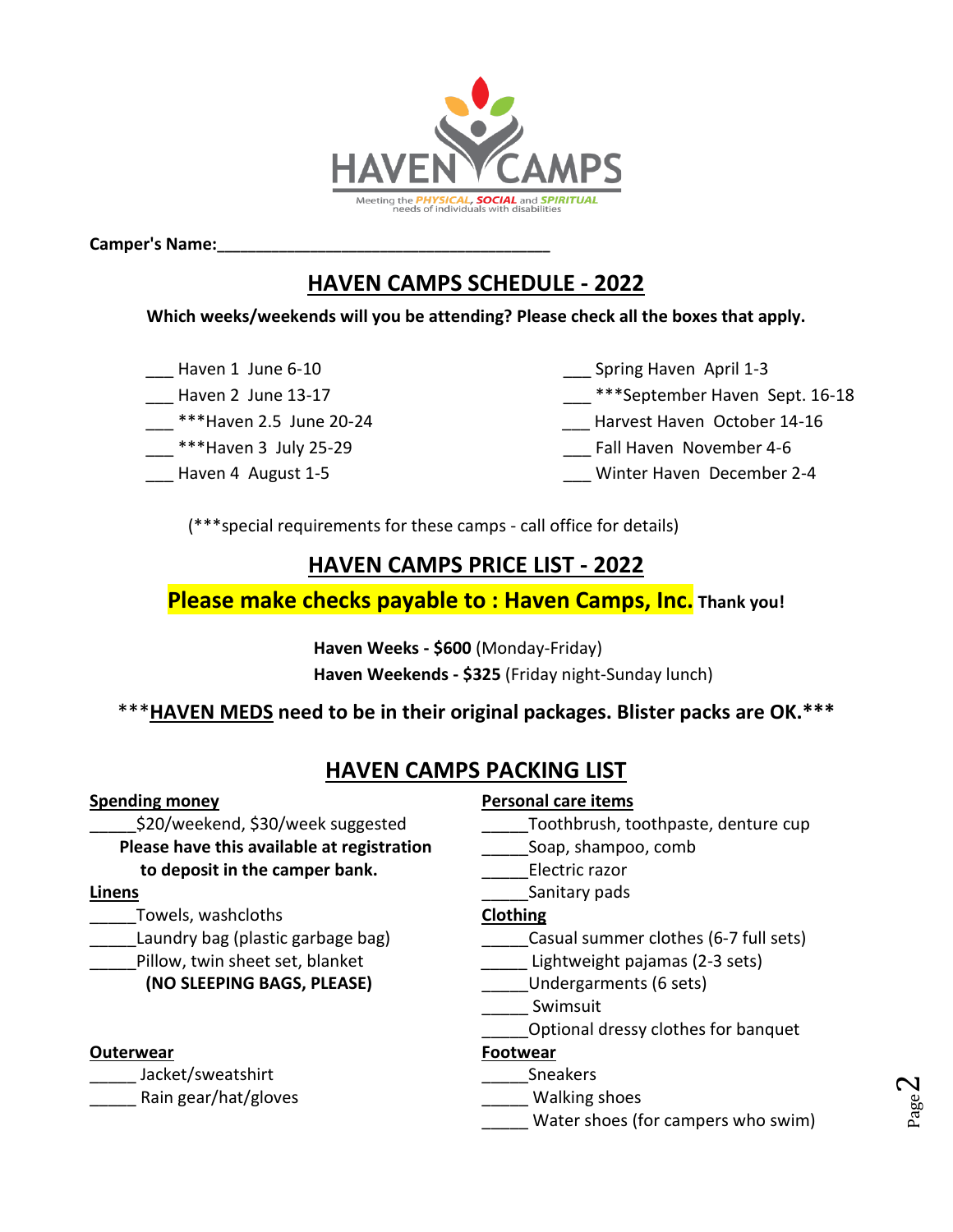| Camper's Name:                     |                                                                                                                                                           |  |
|------------------------------------|-----------------------------------------------------------------------------------------------------------------------------------------------------------|--|
|                                    | Self-care information: Please remember to attach a copy of health insurance cards.                                                                        |  |
|                                    | Please check the box which most fits the applicant's level for each area. If not independent please explain everything.                                   |  |
| 1. Eating                          | $\Box$ Independent, no modifications $\Box$ Needs food cut $\Box$ Needs food ground                                                                       |  |
|                                    | PLEASE ATTACH EATING ASSESSMENT. HAVEN CAMP DOES NOT PROVIDE ANY ADAPTIVE EQUIPMENT (i.e. built-up                                                        |  |
| handled spoons, nosey cups, etc.). |                                                                                                                                                           |  |
|                                    |                                                                                                                                                           |  |
|                                    | 2. Dressing: $\square$ Independent $\square$ Needs verbal cues $\square$ Needs physical help                                                              |  |
|                                    |                                                                                                                                                           |  |
|                                    |                                                                                                                                                           |  |
|                                    | 3. Bathing: $\Box$ Independent $\Box$ Needs verbal cues $\Box$ Needs physical help                                                                        |  |
|                                    |                                                                                                                                                           |  |
|                                    | <u> 1999 - Johann John Stone, mars and deutscher Stone (1990)</u>                                                                                         |  |
|                                    | 4. Toileting: $\Box$ Independent $\Box$ Needs verbal cues $\Box$ Needs physical help $\Box$ Wears Attends                                                 |  |
|                                    |                                                                                                                                                           |  |
|                                    | 5. Walking: $\Box$ Independent $\Box$ Cane $\Box$ Needs a walker $\Box$ Needs a wheelchair                                                                |  |
|                                    | HAVEN CAMP DOES NOT PROVIDE ANY MEDICAL EQUIPMENT.                                                                                                        |  |
| EXPLAIN:                           |                                                                                                                                                           |  |
|                                    |                                                                                                                                                           |  |
|                                    | 6. Communication : $\Box$ Verbal $\Box$ Non-verbal $\Box$ Signing $\Box$ Foreign language                                                                 |  |
|                                    |                                                                                                                                                           |  |
|                                    |                                                                                                                                                           |  |
|                                    |                                                                                                                                                           |  |
|                                    | 7. Sleep Habits: $\Box$ Needs to be awakened to use the bathroom $\Box$ Sleeps with night light $\Box$ Tends to wander if awakened<br>□ Disturbs roommate |  |
|                                    |                                                                                                                                                           |  |
|                                    |                                                                                                                                                           |  |
|                                    | 8. Corrective Lenses: Yes_____ No_____<br>Hearing Aid: Yes_____ No_____<br>Dentures: Yes____ No____                                                       |  |

Page ო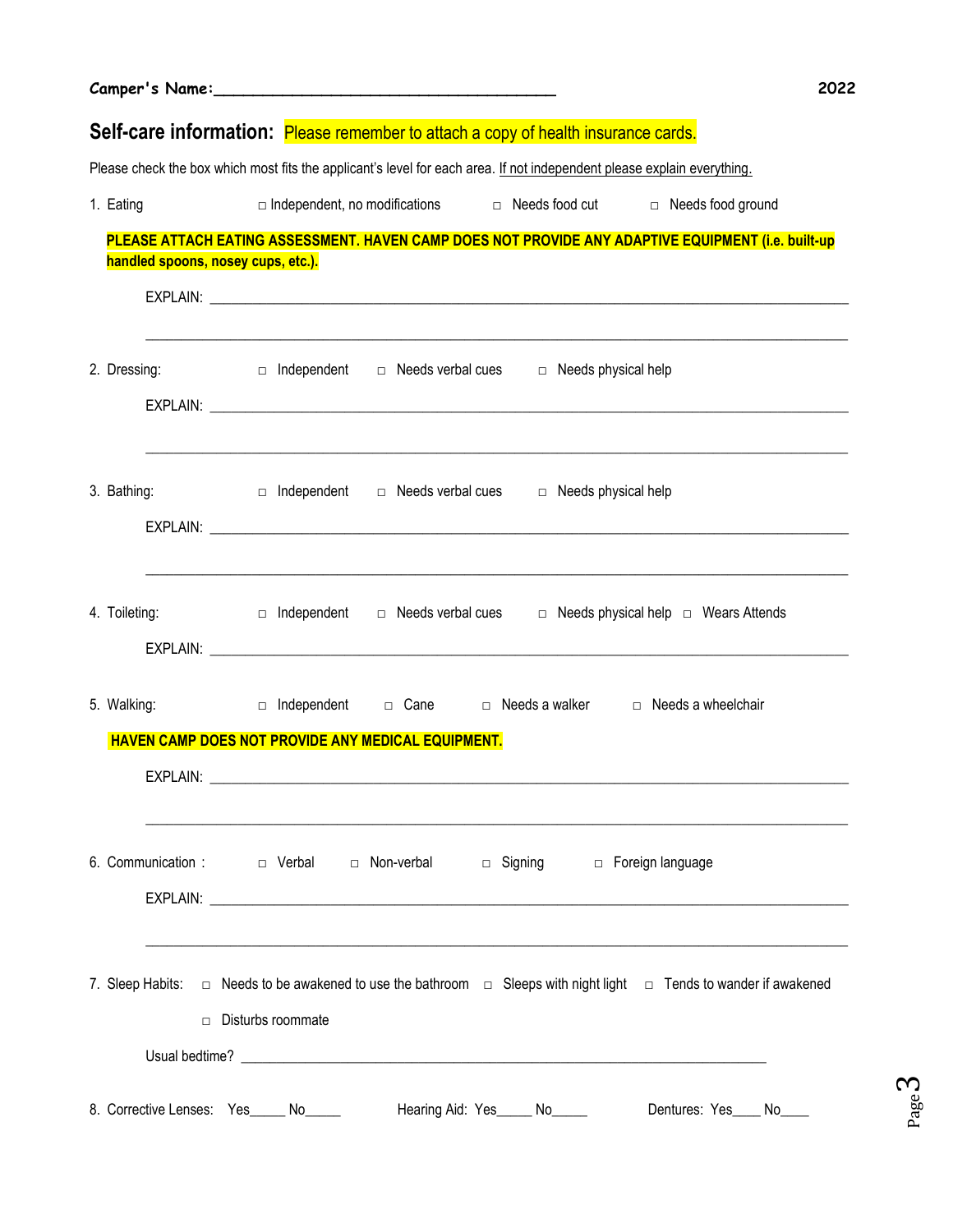Page 4

### **Other helpful information:**

Does this camper swim? □ NO □ YES

Comments: \_\_\_\_\_\_\_\_\_\_\_\_\_\_\_\_\_\_\_\_\_\_\_\_\_\_\_\_\_\_\_\_\_\_\_\_\_\_\_\_\_\_\_\_\_\_\_\_\_\_\_\_\_\_\_\_\_\_\_\_\_\_\_\_\_\_\_\_\_\_\_\_\_\_\_\_\_\_\_\_\_\_\_\_\_\_\_\_\_\_

If they pass our swim test can they go water tubing? □ NO □ YES Water skiing? □ NO □ YES

 $\_$  , and the set of the set of the set of the set of the set of the set of the set of the set of the set of the set of the set of the set of the set of the set of the set of the set of the set of the set of the set of th

 $\mathcal{L}_\text{max} = \frac{1}{2} \sum_{i=1}^{n} \frac{1}{2} \sum_{i=1}^{n} \frac{1}{2} \sum_{i=1}^{n} \frac{1}{2} \sum_{i=1}^{n} \frac{1}{2} \sum_{i=1}^{n} \frac{1}{2} \sum_{i=1}^{n} \frac{1}{2} \sum_{i=1}^{n} \frac{1}{2} \sum_{i=1}^{n} \frac{1}{2} \sum_{i=1}^{n} \frac{1}{2} \sum_{i=1}^{n} \frac{1}{2} \sum_{i=1}^{n} \frac{1}{2} \sum_{i=1}^{n} \frac{1$ 

 $\_$  ,  $\_$  ,  $\_$  ,  $\_$  ,  $\_$  ,  $\_$  ,  $\_$  ,  $\_$  ,  $\_$  ,  $\_$  ,  $\_$  ,  $\_$  ,  $\_$  ,  $\_$  ,  $\_$  ,  $\_$  ,  $\_$  ,  $\_$  ,  $\_$  ,  $\_$  ,  $\_$  ,  $\_$  ,  $\_$  ,  $\_$  ,  $\_$  ,  $\_$  ,  $\_$  ,  $\_$  ,  $\_$  ,  $\_$  ,  $\_$  ,  $\_$  ,  $\_$  ,  $\_$  ,  $\_$  ,  $\_$  ,  $\_$  ,

 $\_$  , and the set of the set of the set of the set of the set of the set of the set of the set of the set of the set of the set of the set of the set of the set of the set of the set of the set of the set of the set of th

 $\_$  , and the set of the set of the set of the set of the set of the set of the set of the set of the set of the set of the set of the set of the set of the set of the set of the set of the set of the set of the set of th

\_\_\_\_\_\_\_\_\_\_\_\_\_\_\_\_\_\_\_\_\_\_\_\_\_\_\_\_\_\_\_\_\_\_\_\_\_\_\_\_\_\_\_\_\_\_\_\_\_\_\_\_\_\_\_\_\_\_\_\_\_\_\_\_\_\_\_\_\_\_\_\_\_\_\_\_\_\_\_\_\_\_\_\_\_\_\_\_\_\_\_\_\_\_\_\_\_\_\_\_\_

 $\_$  ,  $\_$  ,  $\_$  ,  $\_$  ,  $\_$  ,  $\_$  ,  $\_$  ,  $\_$  ,  $\_$  ,  $\_$  ,  $\_$  ,  $\_$  ,  $\_$  ,  $\_$  ,  $\_$  ,  $\_$  ,  $\_$  ,  $\_$  ,  $\_$  ,  $\_$  ,  $\_$  ,  $\_$  ,  $\_$  ,  $\_$  ,  $\_$  ,  $\_$  ,  $\_$  ,  $\_$  ,  $\_$  ,  $\_$  ,  $\_$  ,  $\_$  ,  $\_$  ,  $\_$  ,  $\_$  ,  $\_$  ,  $\_$  ,

 $\_$  , and the set of the set of the set of the set of the set of the set of the set of the set of the set of the set of the set of the set of the set of the set of the set of the set of the set of the set of the set of th

Has there been a history of aggressive behavior?  $□$  NO  $□$  YES

#### **PLEASE ATTACH BEHAVIOR PLAN AND IPOP (INDIVIDUAL PLAN OF PROTECTION).**

If yes, please explain: \_\_\_\_\_\_\_\_\_\_\_\_\_\_\_\_\_\_\_\_\_\_\_\_\_\_\_\_\_\_\_\_\_\_\_\_\_\_\_\_\_\_\_\_\_\_\_\_\_\_\_\_\_\_\_\_\_\_\_\_\_\_\_\_\_\_\_\_\_\_\_\_\_\_\_\_\_\_\_\_\_\_\_

Pointers to help de-escalate the situation if this camper becomes agitated:

What does this camper like to do in his/her free time? (likes, dislikes, hobbies, etc.)

**\*\*\*Return the registration form with the health information forms, copy of insurance cards, & the registration fee.\*\*\* Campers will not be accepted without this form.**

#### **Signature (required):**

I verify that pages 1-4 are complete and accurate. I will bring any changes to the attention of Haven Camps office/staff prior to the camper's arrival.

| Printed name: |  |  |
|---------------|--|--|
|               |  |  |
| Signature:    |  |  |

| Date: |  |
|-------|--|
| wuw.  |  |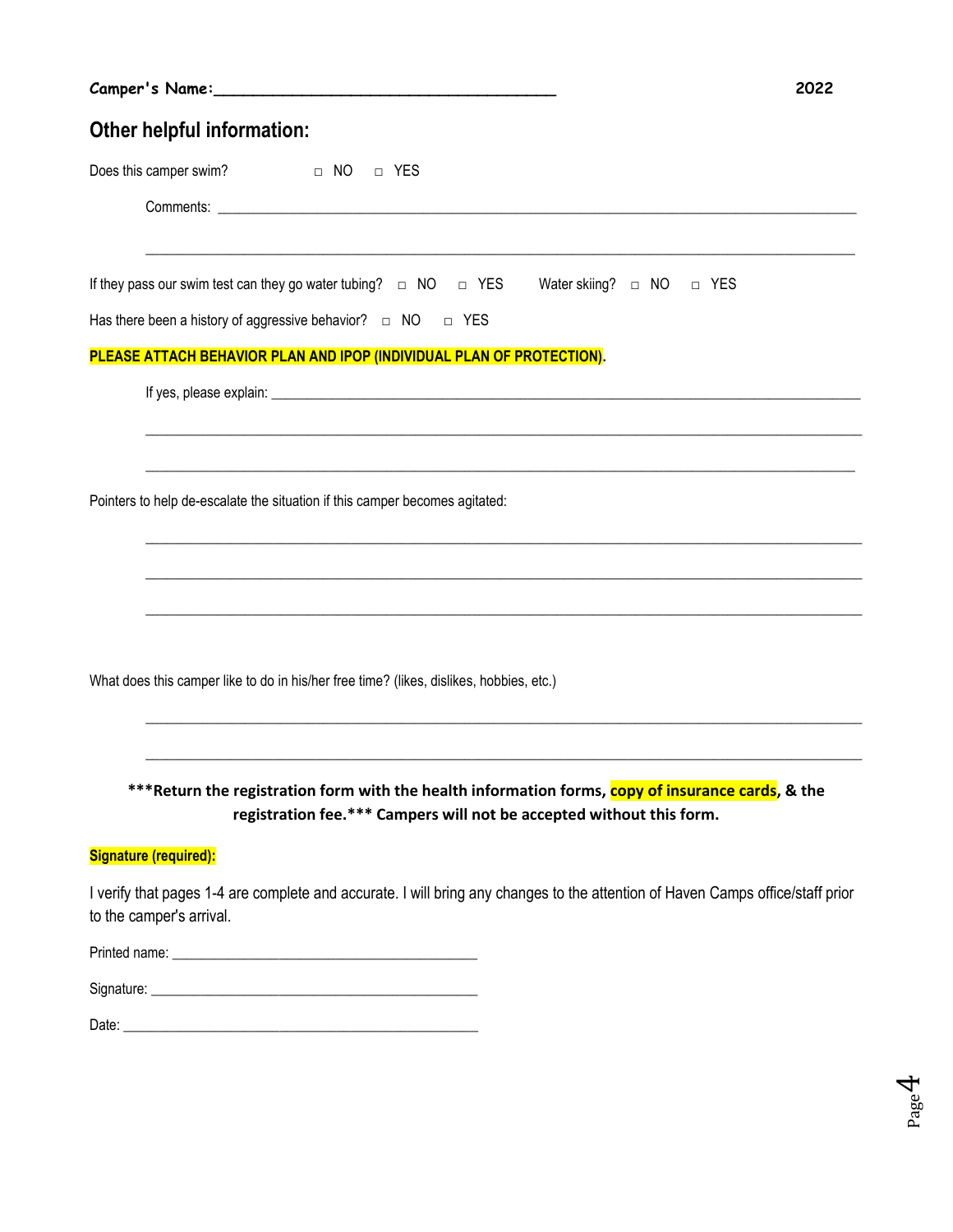# **Haven Health History Form – 2022**

#### **PLEASE DO NOT WRITE "SEE ATTACHED." THIS FORM NEEDS TO BE COMPLETED FOR THE USE OF**

#### **OUR COUNSELORS.**

**Camper's Name \_\_\_\_\_\_\_\_\_\_\_\_\_\_\_\_\_\_\_\_\_\_\_\_\_\_\_\_\_ DOB\_\_\_\_\_/\_\_\_\_\_\_/\_\_\_\_\_\_\_\_**

**Immunizations & Tests:** Date of last tetanus vaccine \_\_\_\_\_\_\_\_\_\_\_\_\_

**Recent History:** Has this camper had any recent illness, injury, surgery or exposure to infectious disease? YES / NO If yes, explain \_\_\_\_\_\_\_\_\_\_\_\_\_\_\_\_\_\_\_\_\_\_\_\_\_\_\_\_\_\_\_\_\_\_\_\_\_\_\_\_\_\_\_\_\_\_\_\_

\_\_\_\_\_\_\_\_\_\_\_\_\_\_\_\_\_\_\_\_\_\_\_\_\_\_\_\_\_\_\_\_\_\_\_\_\_\_\_\_\_\_\_\_\_\_\_\_\_\_\_\_\_\_\_\_\_\_\_\_\_\_\_\_\_\_\_\_\_\_\_\_\_\_\_\_\_

| Does this camper have:   | J YES | JNO | If yes, give specifics |
|--------------------------|-------|-----|------------------------|
| Allergies                |       |     |                        |
| <b>Diabetes</b>          |       |     |                        |
| Cardiac condition        |       |     |                        |
| History of seizures      |       |     |                        |
| Asthma/other respiratory |       |     |                        |
| CPAP machine             |       |     |                        |
| Corrective footwear      |       |     |                        |
| Corrective Prosthesis    |       |     |                        |
| Special Adaptive device  |       |     |                        |
| Medical restrictions     |       |     |                        |
|                          |       |     |                        |
| Does camper smoke?       |       |     | How much per day?      |
|                          |       |     |                        |
|                          |       |     |                        |

Please remember to attach a copy of health insurance cards. Please give any other information that could help the nursing staff to understand the needs of this camper while at camp:

\_\_\_\_\_\_\_\_\_\_\_\_\_\_\_\_\_\_\_\_\_\_\_\_\_\_\_\_\_\_\_\_\_\_\_\_\_\_\_\_\_\_\_\_\_\_\_\_\_\_\_\_\_\_\_\_\_\_\_\_\_\_\_\_\_\_\_\_\_\_\_\_\_\_\_\_\_\_\_

\_\_\_\_\_\_\_\_\_\_\_\_\_\_\_\_\_\_\_\_\_\_\_\_\_\_\_\_\_\_\_\_\_\_\_\_\_\_\_\_\_\_\_\_\_\_\_\_\_\_\_\_\_\_\_\_\_\_\_\_\_\_\_\_\_\_\_\_\_\_\_\_\_\_\_\_\_\_\_

\_\_\_\_\_\_\_\_\_\_\_\_\_\_\_\_\_\_\_\_\_\_\_\_\_\_\_\_\_\_\_\_\_\_\_\_\_\_\_\_\_\_\_\_\_\_\_\_\_\_\_\_\_\_\_\_\_\_\_\_\_\_\_\_\_\_\_\_\_\_\_\_\_\_\_\_\_\_\_

\_\_\_\_\_\_\_\_\_\_\_\_\_\_\_\_\_\_\_\_\_\_\_\_\_\_\_\_\_\_\_\_\_\_\_\_\_\_\_\_\_\_\_\_\_\_\_\_\_\_\_\_\_\_\_\_\_\_\_\_\_\_\_\_\_\_\_\_\_\_\_\_\_\_\_\_\_\_\_



6420 Pillmore Drive, Rome, NY 13440 Office: 315-336-7210 Fax: 315-338-0909

Page ∟∩